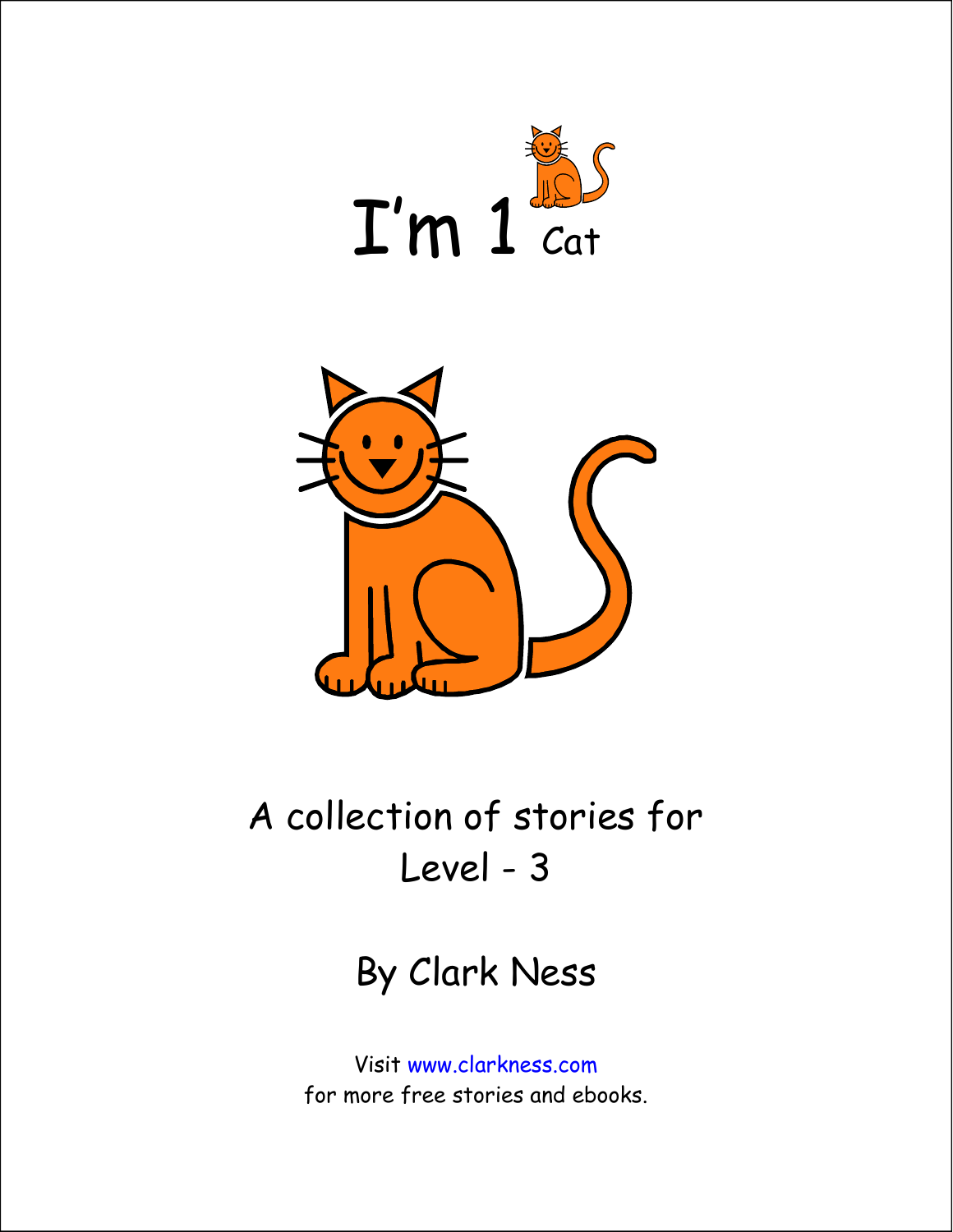







Story level  $1<sup>st</sup>$  3. More free stories and books available at www.clarkness.com. Text Copyright © 2007 by Clark Ness. Permission granted for reprinting and photocopying. Clip art from Microsoft Clip Art.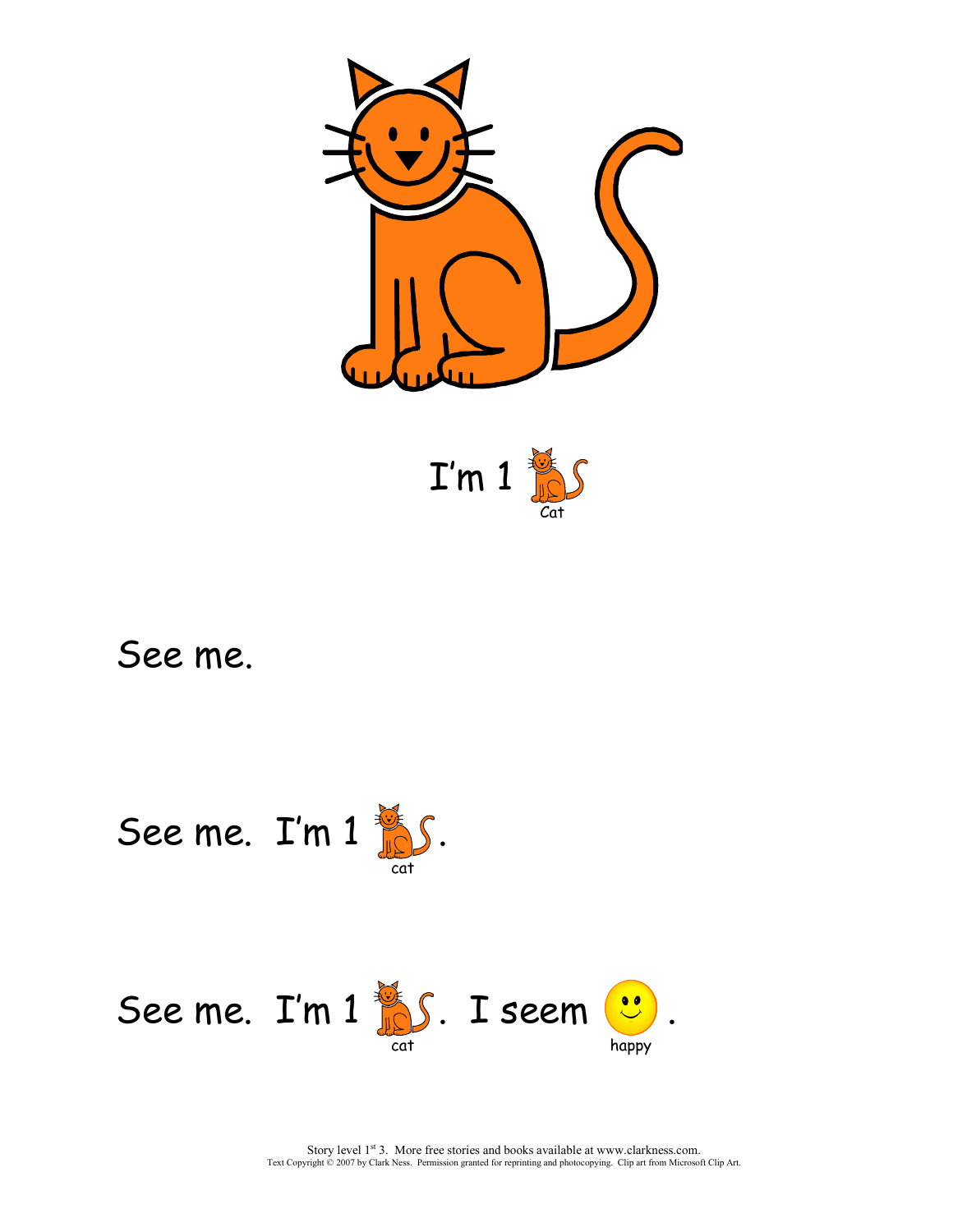



See me. See me. I'm 1 bat. See me. I'm 1 bat.

Story level 3. More free stories and ebooks available at <u>www.clarkness.com</u> and <u>www.readinghawk.com</u>.<br>Text Copyright © 2015 by Clark Ness. Images are from Microsoft Office Images. Permission is granted for printing, phot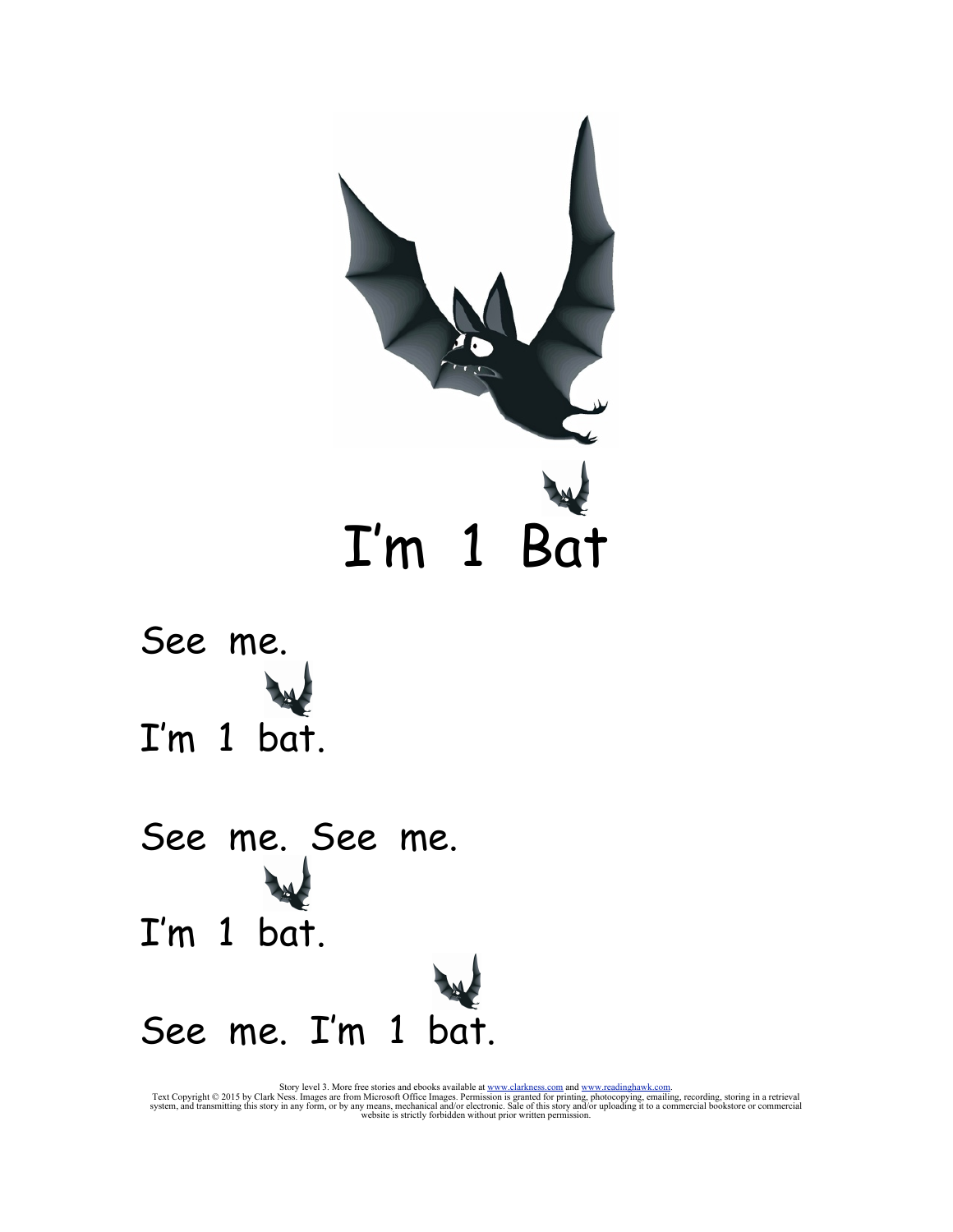



See me. See me.



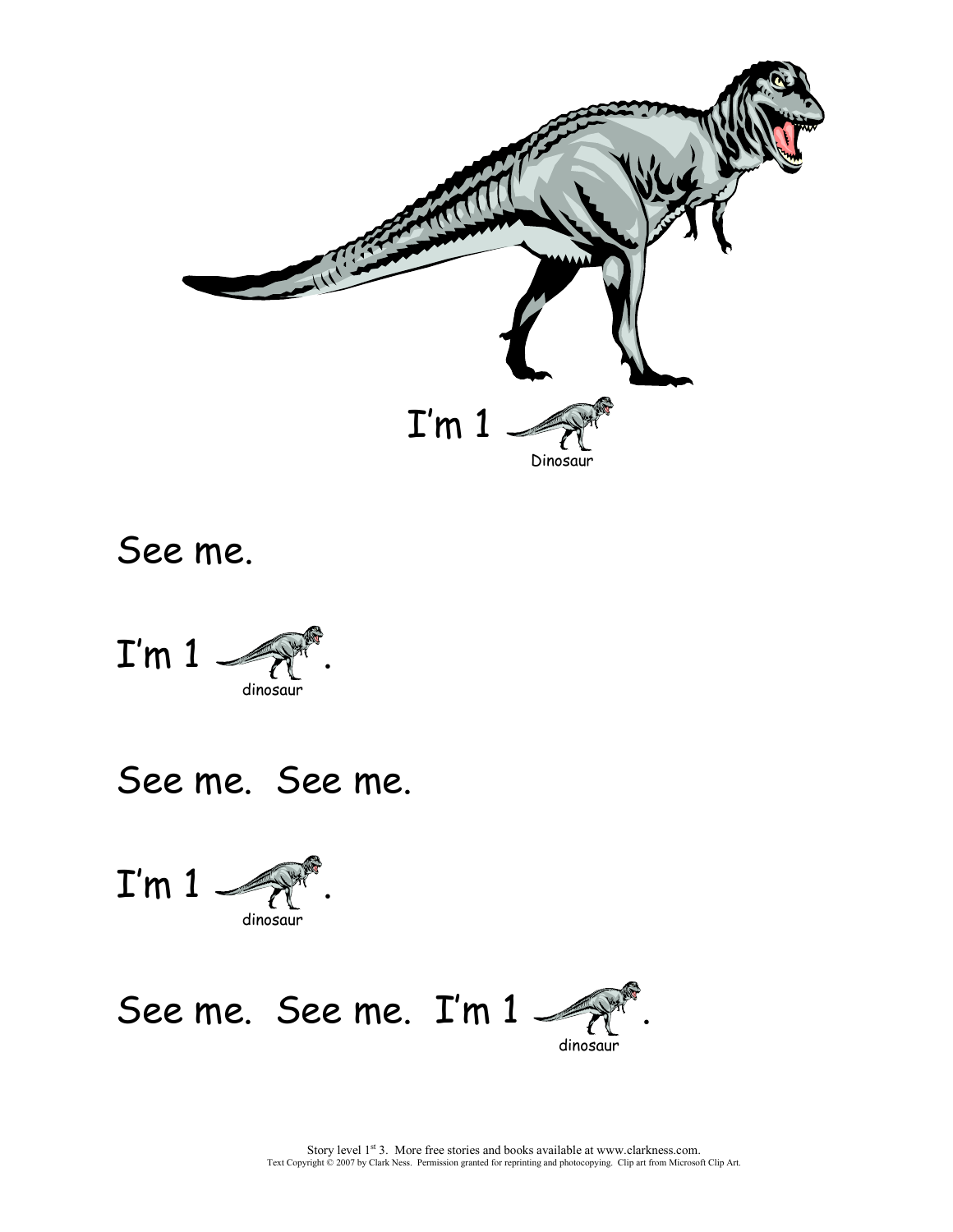



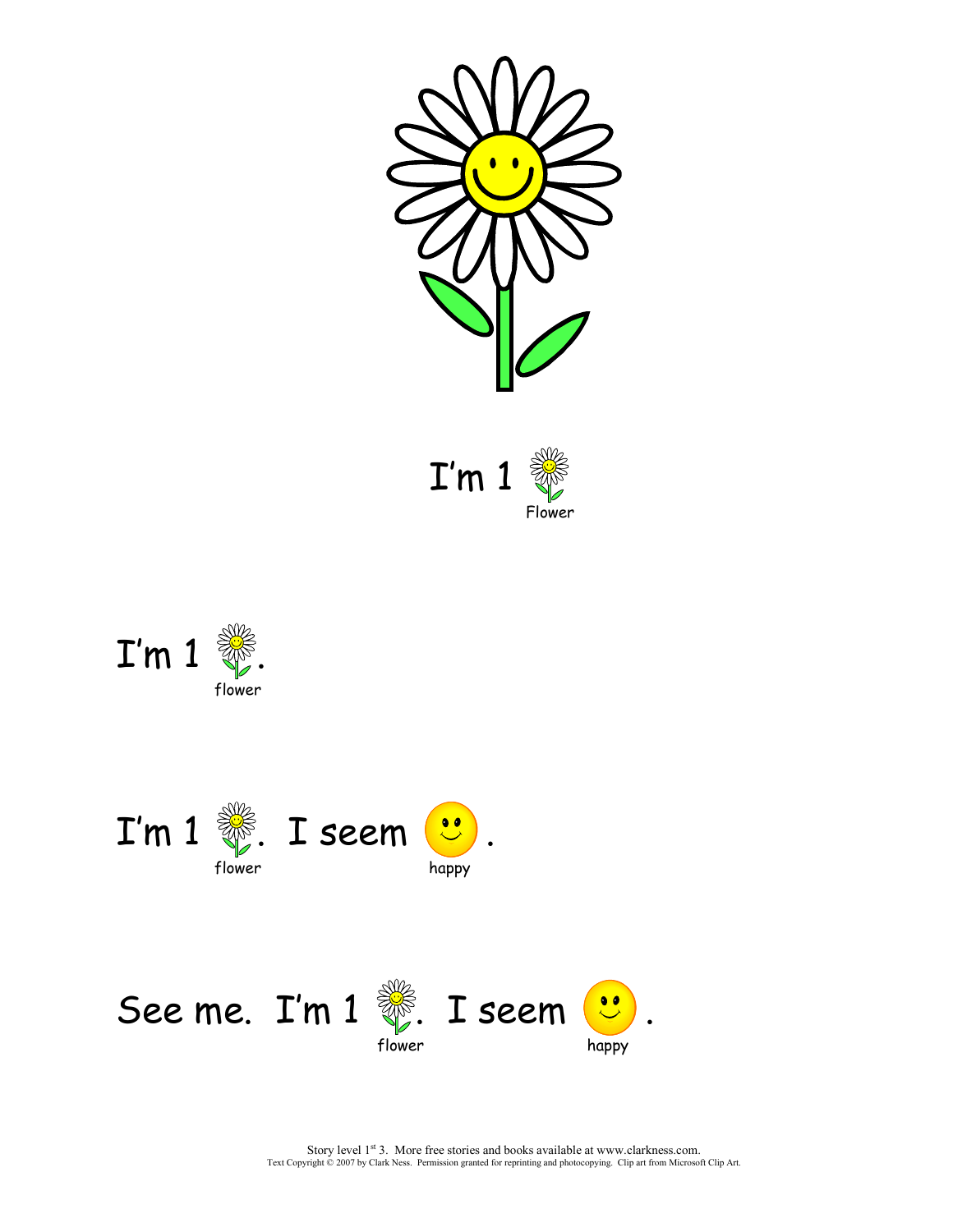



See me.  $I'm 1 \leqslant$ 



Story level  $1<sup>st</sup>$  3. More free stories and books available at www.clarkness.com.<br>Text Copyright © 2007 by Clark Ness. Permission granted for reprinting and photocopying. Clip art from Microsoft Clip Art.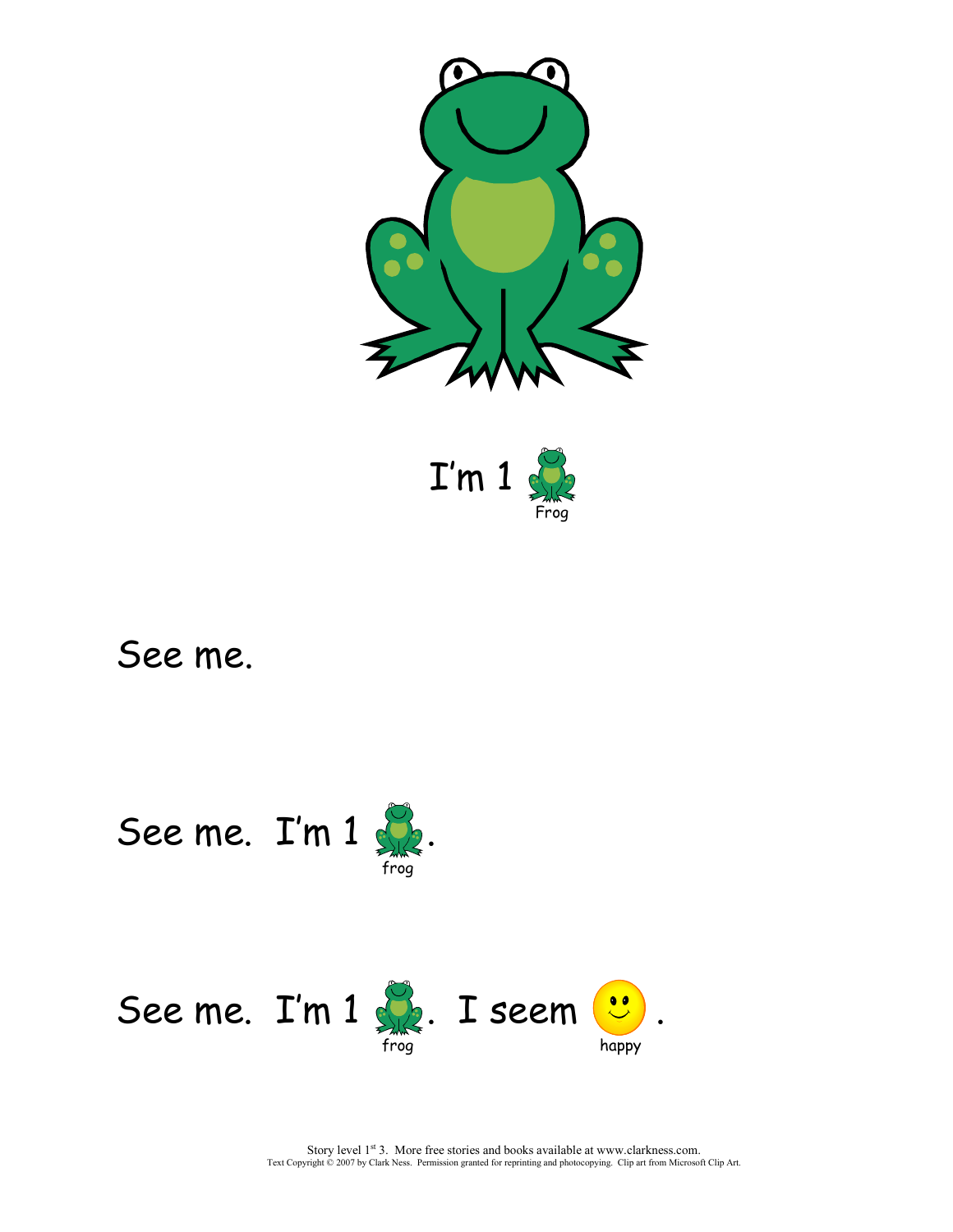





See me. See me.





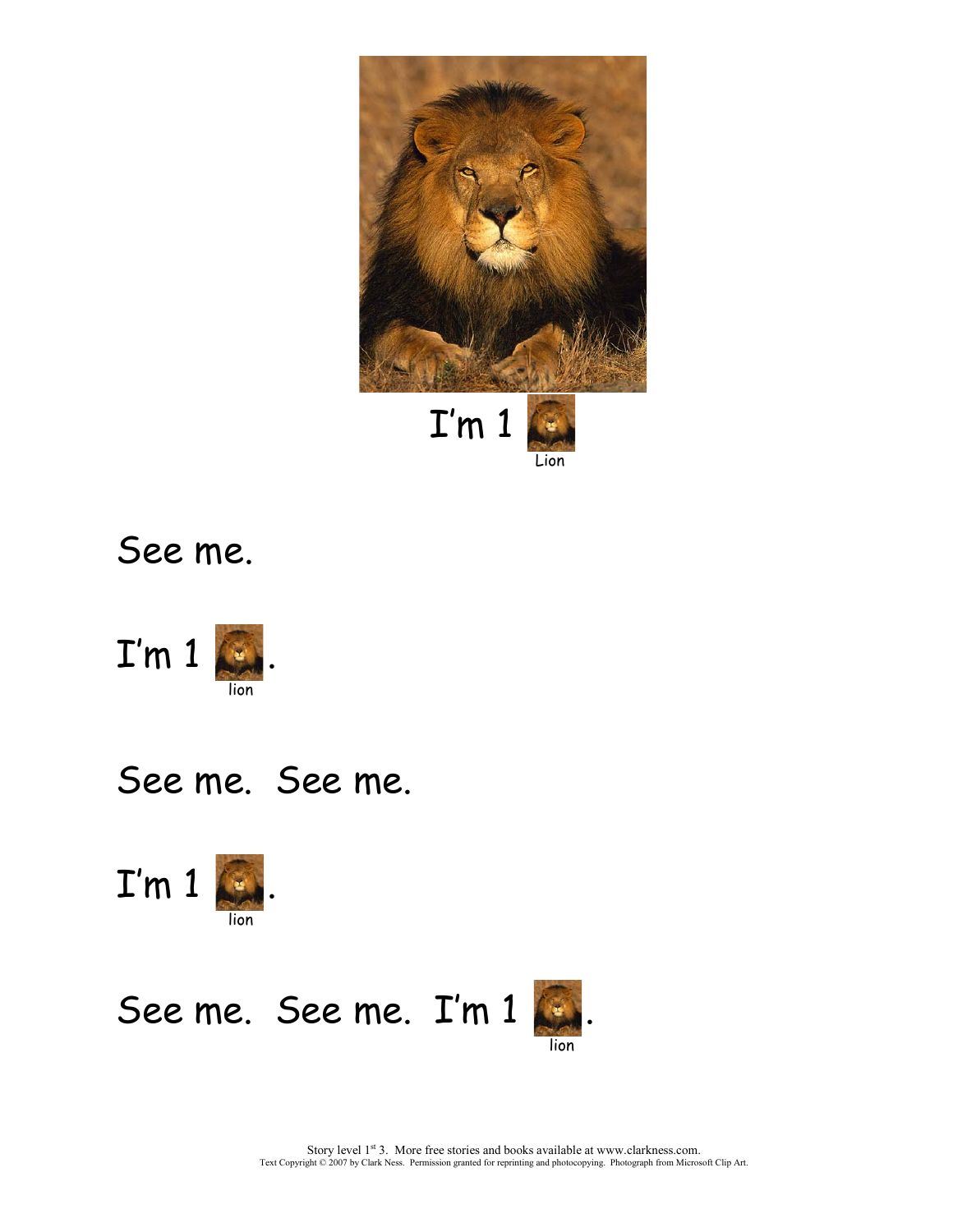







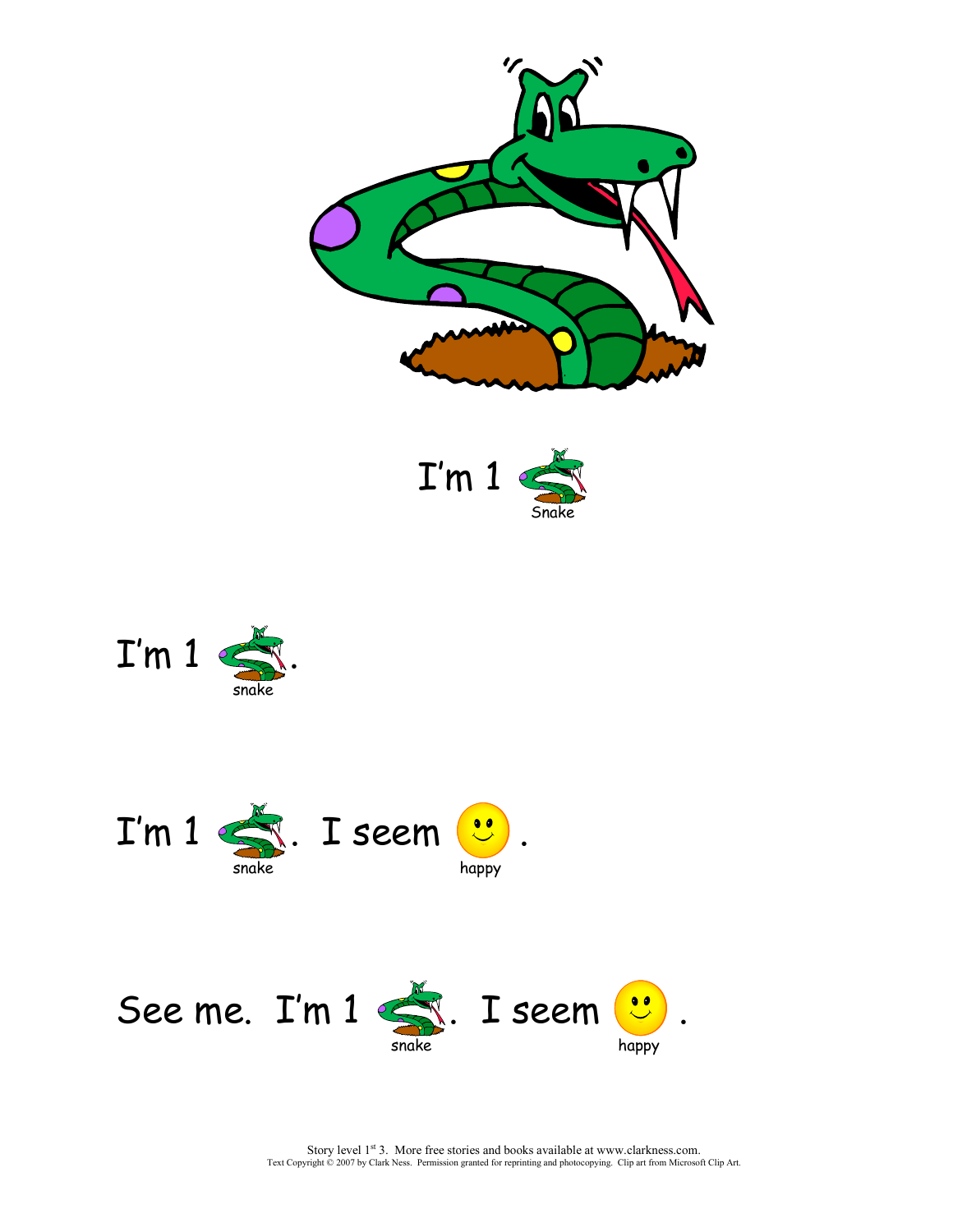







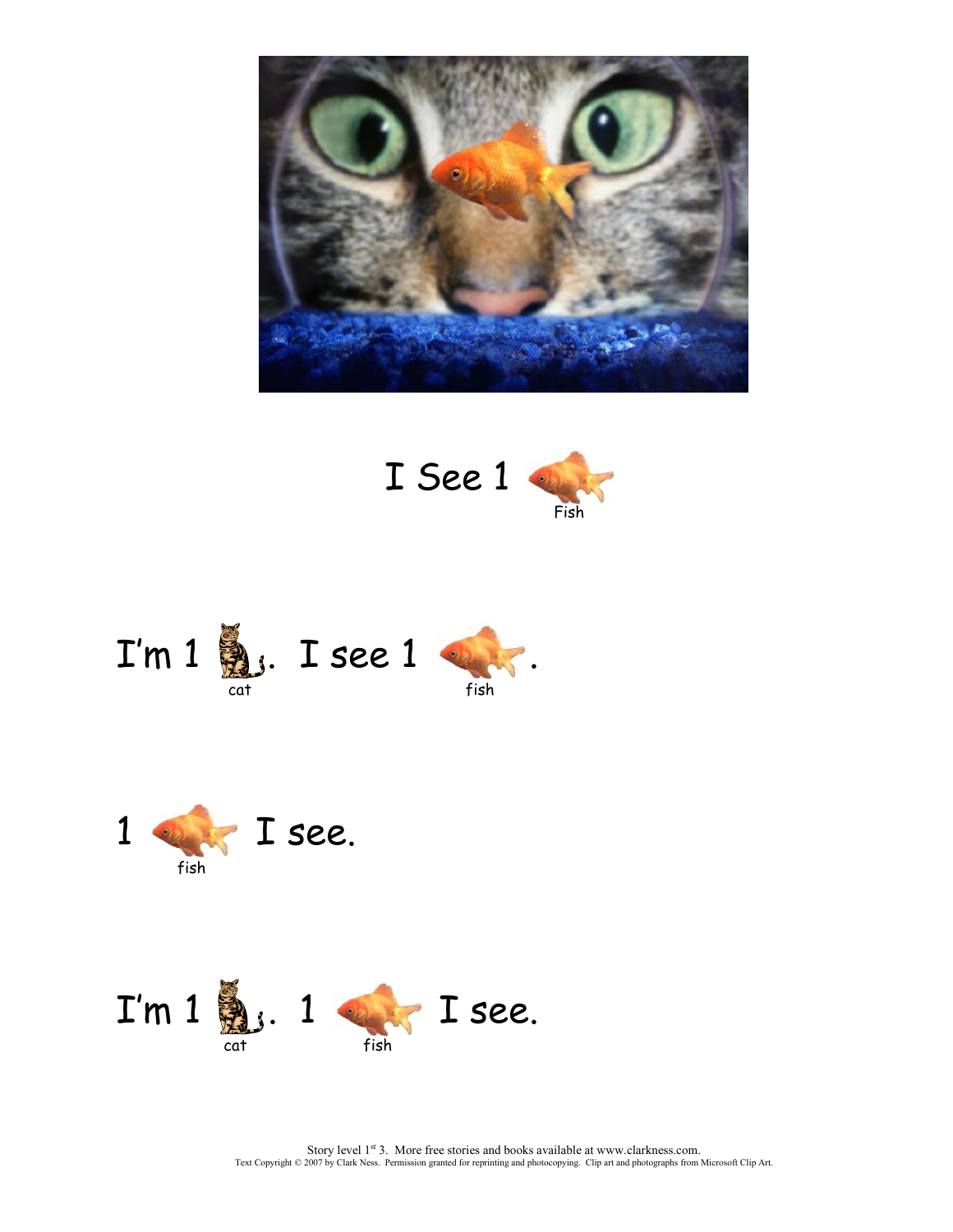

 See Me, I'm 1 Dog



## See me.  $I'm 1$  . dog and a strategic control of the strategic control of the strategic control of the strategic control of the s